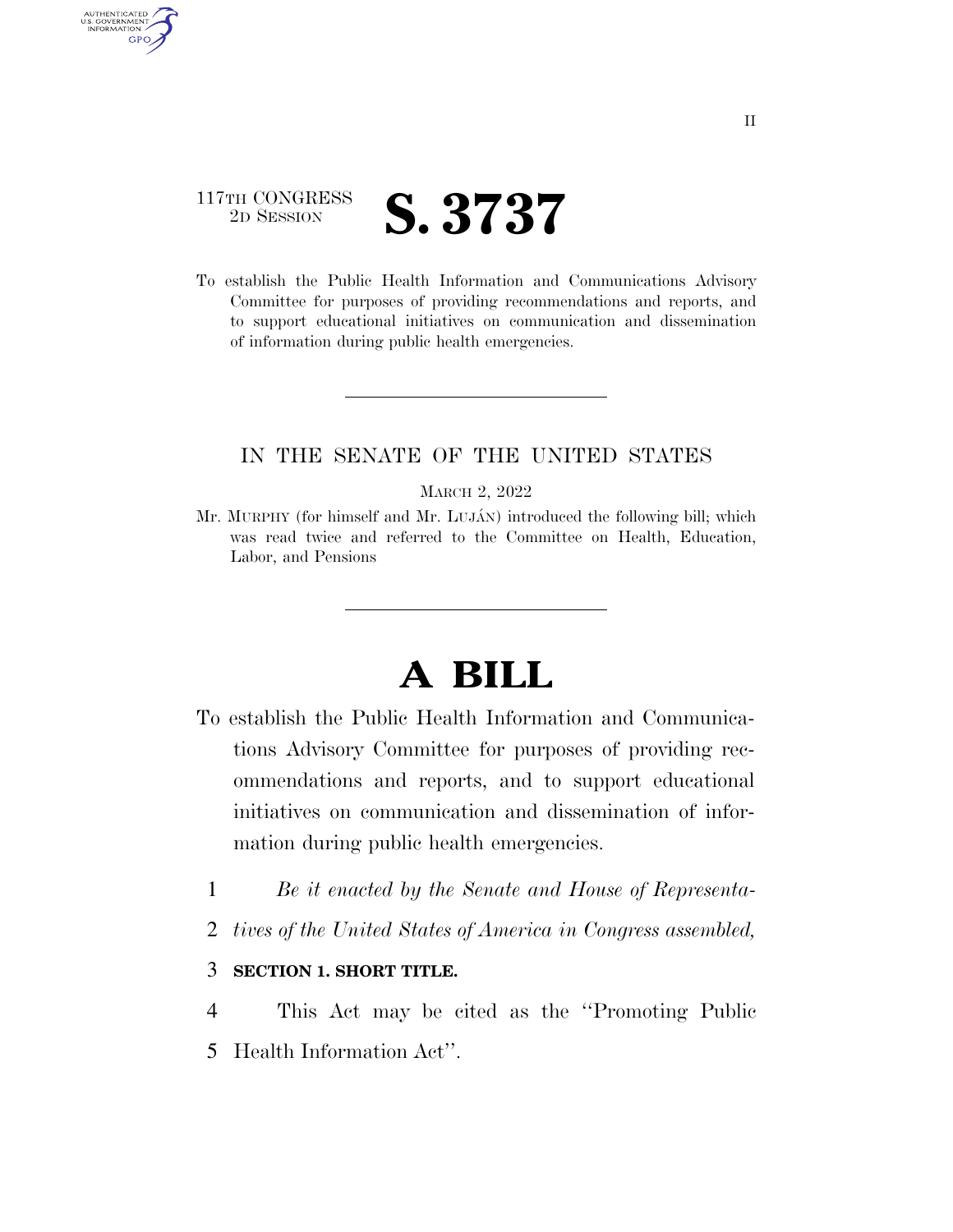| 1              | SEC. 2. STRENGTHENING PUBLIC HEALTH COMMUNICA-        |
|----------------|-------------------------------------------------------|
| $\overline{2}$ | TION.                                                 |
| 3              | Section 319F of the Public Health Service Act (42)    |
| $\overline{4}$ | U.S.C. $247d-6$ ) is amended—                         |
| 5              | $(1)$ in subsection (b), to read as follows:          |
| 6              | "(b) PUBLIC HEALTH INFORMATION AND COMMU-             |
| 7              | NICATIONS ADVISORY COMMITTEE.-                        |
| 8              | "(1) IN GENERAL.—The Secretary shall estab-           |
| 9              | lish an advisory committee to be known as the Pub-    |
| 10             | lic Health Information and Communications Advi-       |
| 11             | sory Committee (referred to in this subsection as the |
| 12             | 'Advisory Committee').                                |
| 13             | "(2) DUTIES.—The Advisory Committee shall             |
| 14             | make recommendations to the Secretary and report      |
| 15             | $on$ —                                                |
| 16             | $\lq\lq$ critical aspects of communication and        |
| 17             | dissemination of scientific and evidence-based        |
| 18             | public health information during public health        |
| 19             | emergencies, including—                               |
| 20             | "(i) the role and impact of misin-                    |
| 21             | formation on the response to such public              |
| 22             | health emergencies;                                   |
| 23             | "(ii) the role of risk communication                  |
| 24             | before and during such public health emer-            |
| 25             | gencies; and                                          |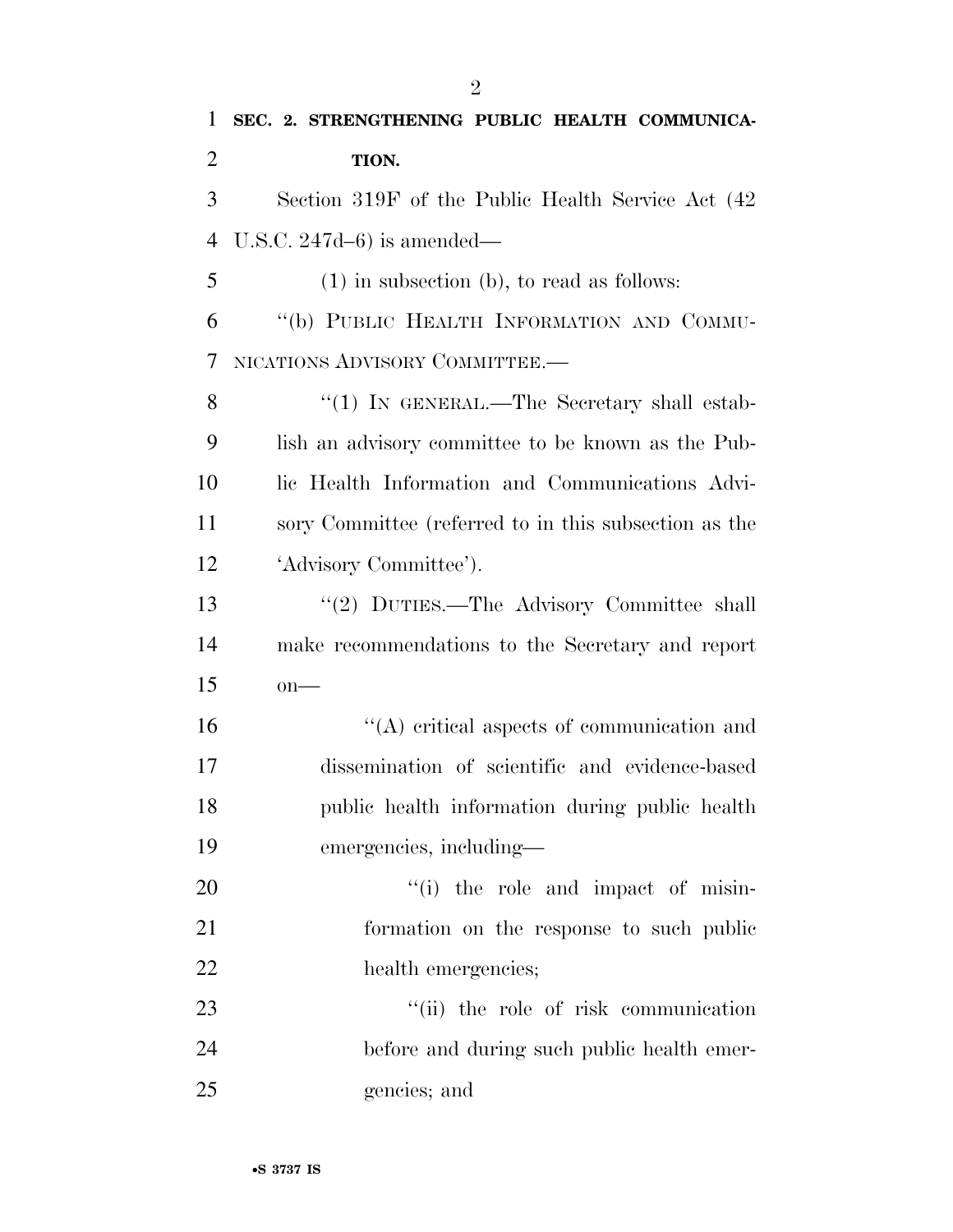| $\mathbf{1}$   | "(iii) other relevant factors, as the          |
|----------------|------------------------------------------------|
| $\overline{2}$ | Secretary determines appropriate;              |
| 3              | "(B) information from academic institu-        |
| $\overline{4}$ | tions, community-based organizations, and      |
| 5              | other nongovernmental organizations related to |
| 6              | evidence-based or evidence-informed strategies |
| $\overline{7}$ | and best practices to effectively communicate  |
| 8              | and disseminate such information; and          |
| 9              | $\lq\lq$ strategies to improve communication   |
| 10             | and dissemination of scientific and evidence-  |
| 11             | based public health information to the public, |
| 12             | and, as appropriate, to address misinformation |
| 13             | during public health emergencies, including    |
| 14             | strategies to-                                 |
| 15             | "(i) identify the most effective meth-         |
| 16             | ods for the dissemination of information       |
| 17             | during a public health emergency;              |
| 18             | "(ii) determine best practices and             |
| 19             | communicate information to populations         |
| 20             | that may be impacted by such misinforma-       |
| 21             | tion; and                                      |
| 22             | "(iii) adapt approaches for the dis-           |
| 23             | semination of information, as appropriate,     |
| 24             | to address emerging trends related to mis-     |
| 25             | information.                                   |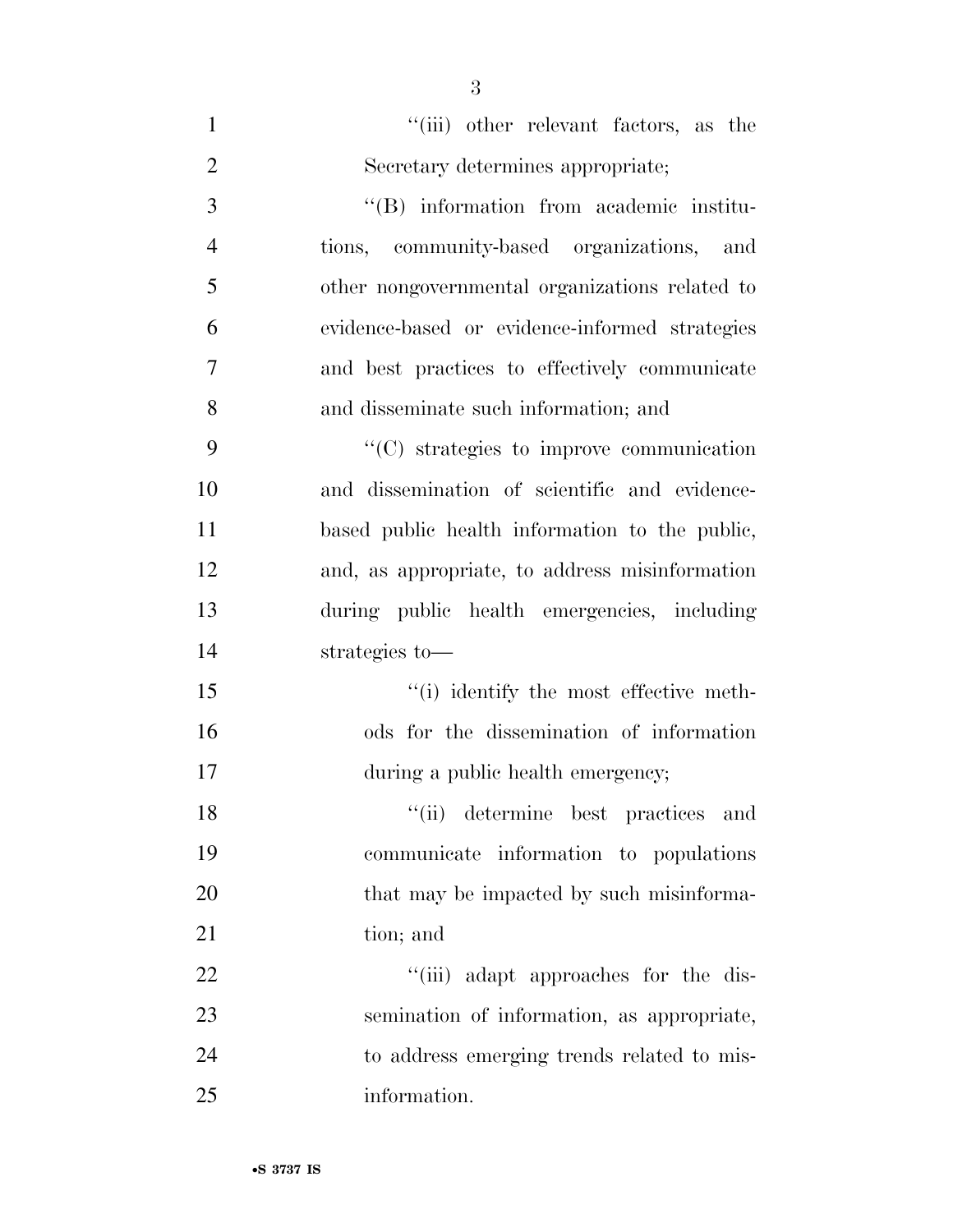| $\mathbf{1}$   | "(3) COMPOSITION.—The Advisory Committee               |
|----------------|--------------------------------------------------------|
| $\overline{2}$ | shall be composed of-                                  |
| 3              | "(A) appropriate Federal officials, ap-                |
| $\overline{4}$ | pointed by the Secretary, who shall serve as           |
| 5              | nonvoting members; and                                 |
| 6              | $\lq\lq$ (B) individuals, appointed by the Sec-        |
| 7              | retary, with expertise in public health, medicine,     |
| 8              | communications, related technology, psychology,        |
| 9              | national security, and other areas, as the Sec-        |
| 10             | retary determines appropriate, who shall serve         |
| 11             | as voting members.                                     |
| 12             | "(4) DISSEMINATION.—The Secretary shall re-            |
| 13             | view the recommendations of the Advisory Com-          |
| 14             | mittee and, not later than 180 days after receipt of   |
| 15             | the report under paragraph $(2)$ , shall submit to the |
| 16             | Committee on Health, Education, Labor, and Pen-        |
| 17             | sions of the Senate and the Committee on Energy        |
| 18             | and Commerce of the House of Representatives a re-     |
| 19             | port describing any actions planned by the Secretary   |
| 20             | related to the communication and dissemination of      |
| 21             | scientific and evidence-based public health informa-   |
| 22             | tion, including addressing misinformation, as appro-   |
| 23             | priate.                                                |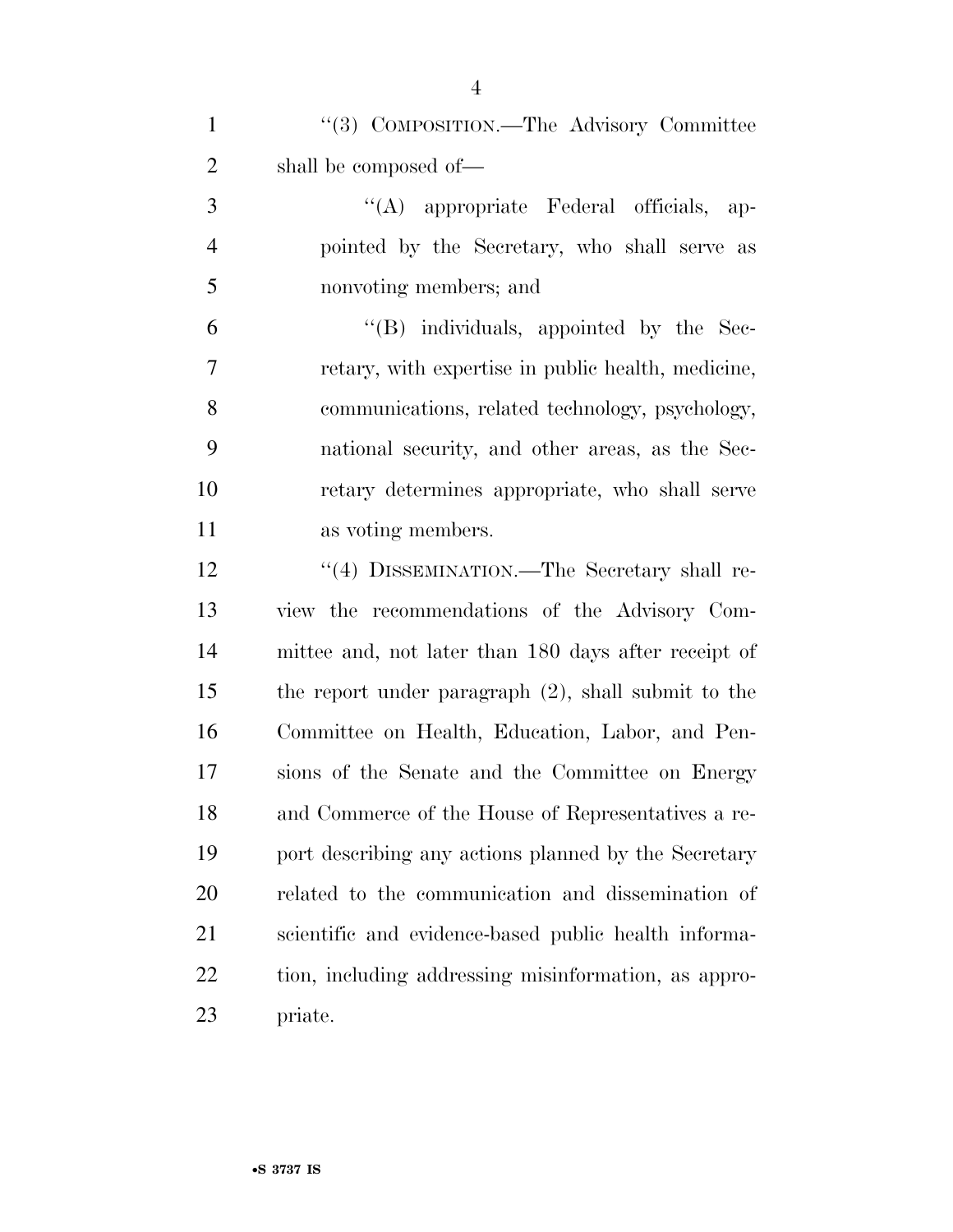| $\mathbf{1}$   | "(5) TERMINATION.—The Advisory Committee              |
|----------------|-------------------------------------------------------|
| $\overline{2}$ | shall terminate 4 years after the date of enactment   |
| 3              | of the Promoting Public Health Information Act.";     |
| $\overline{4}$ | $(2)$ by redesignating subsection $(f)$ as sub-       |
| 5              | section $(g)$ ;                                       |
| 6              | $(3)$ by inserting after subsection (e) the fol-      |
| 7              | lowing:                                               |
| 8              | "(f) EDUCATIONAL INITIATIVES.—                        |
| 9              | "(1) IN GENERAL.—The Secretary shall award            |
| 10             | assistance for the development of evidence-based ini- |
| 11             | tiatives to promote fact-based public health and      |
| 12             | medical science information to the public and edu-    |
| 13             | cate the public on how to identify misinformation,    |
| 14             | disinformation, and credible information.             |
| 15             | "(2) CONSULTATION.—In developing the initia-          |
| 16             | tives under this subsection, the Secretary shall con- |
| 17             | sult with-                                            |
| 18             | "(A) the Public Health Information and                |
| 19             | Communications Advisory Committee estab-              |
| 20             | lished under subsection (b);                          |
| 21             | $\lq\lq$ (B) experts in the fields of public health   |
| <u>22</u>      | and medicine, communication, technology, be-          |
| 23             | havioral science, and other relevant disciplines      |
| 24             | as appropriate; and                                   |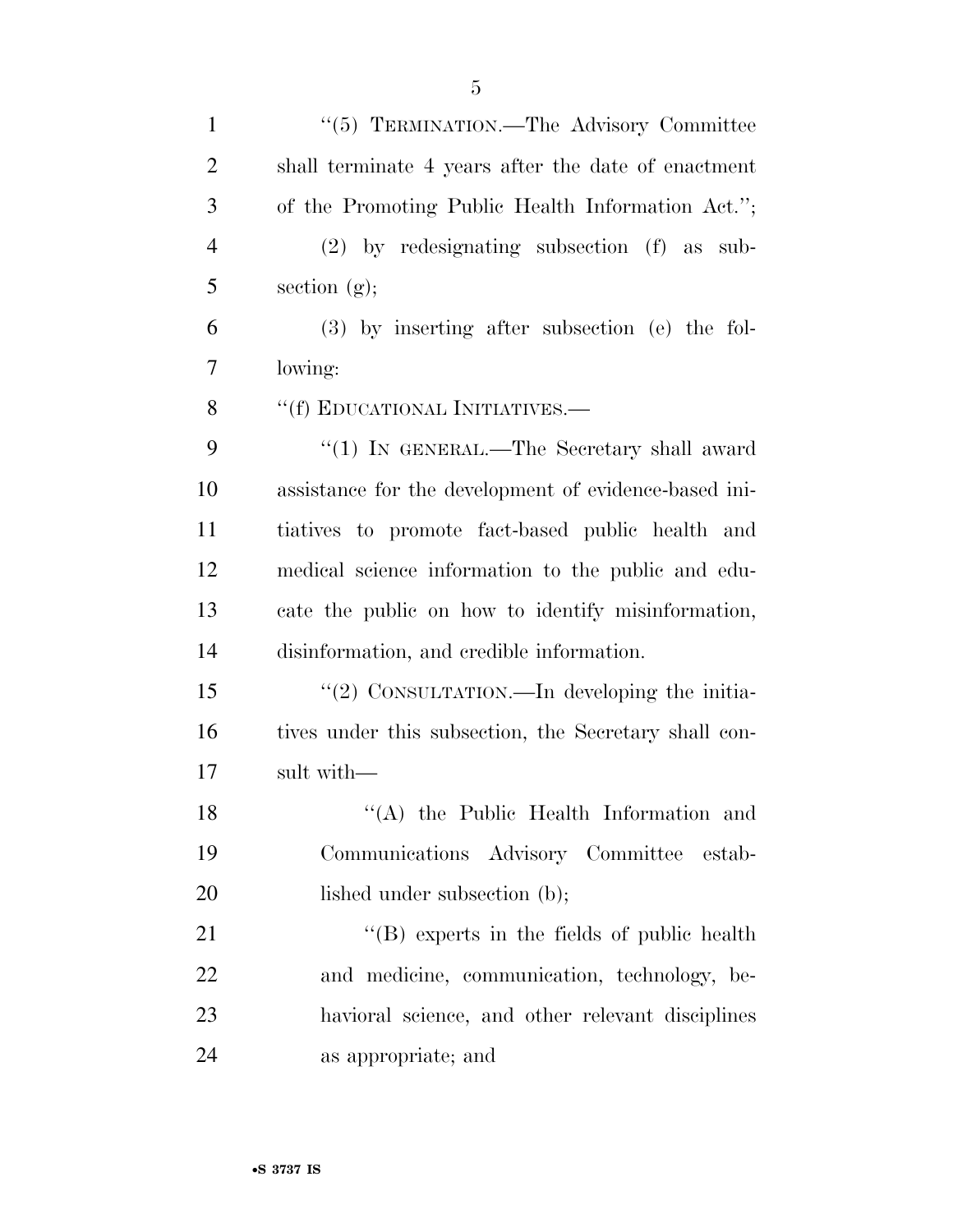| $\mathbf{1}$   | "(C) relevant Federal agencies, as appro-           |
|----------------|-----------------------------------------------------|
| $\overline{2}$ | priate.                                             |
| 3              | "(3) REQUIREMENTS.—The initiatives estab-           |
| $\overline{4}$ | lished under this subsection shall—                 |
| 5              | $\lq\lq$ be an evidence-based or evidence-in-       |
| 6              | formed media and public engagement initiative       |
| 7              | that includes partnerships with national and        |
| 8              | local organizations;                                |
| 9              | "(B) ensure that official scientific and            |
| 10             | public health guidance is accessible and commu-     |
| 11             | nicated effectively to the public with specific     |
| 12             | focus on populations that are underserved or        |
| 13             | with low health literacy; and                       |
| 14             | "(C) ensure that activities are tailored to-        |
| 15             | wards subgroups that are being targeted for         |
| 16             | health misinformation and disinformation, or        |
| 17             | are especially susceptible to health misinforma-    |
| 18             | tion and disinformation, in a culturally and lin-   |
| 19             | guistically appropriate manner."; and               |
| 20             | $(4)$ by adding at the end of subsection $(g)$ , as |
| 21             | so redesignated, the following:                     |
| 22             | "(3) FUNDING FOR ADVISORY COMMITTEE AND             |
| 23             | EDUCATIONAL INITIATIVES.—There are authorized       |
| 24             | to be appropriated $$45,000,000$ for each of fiscal |